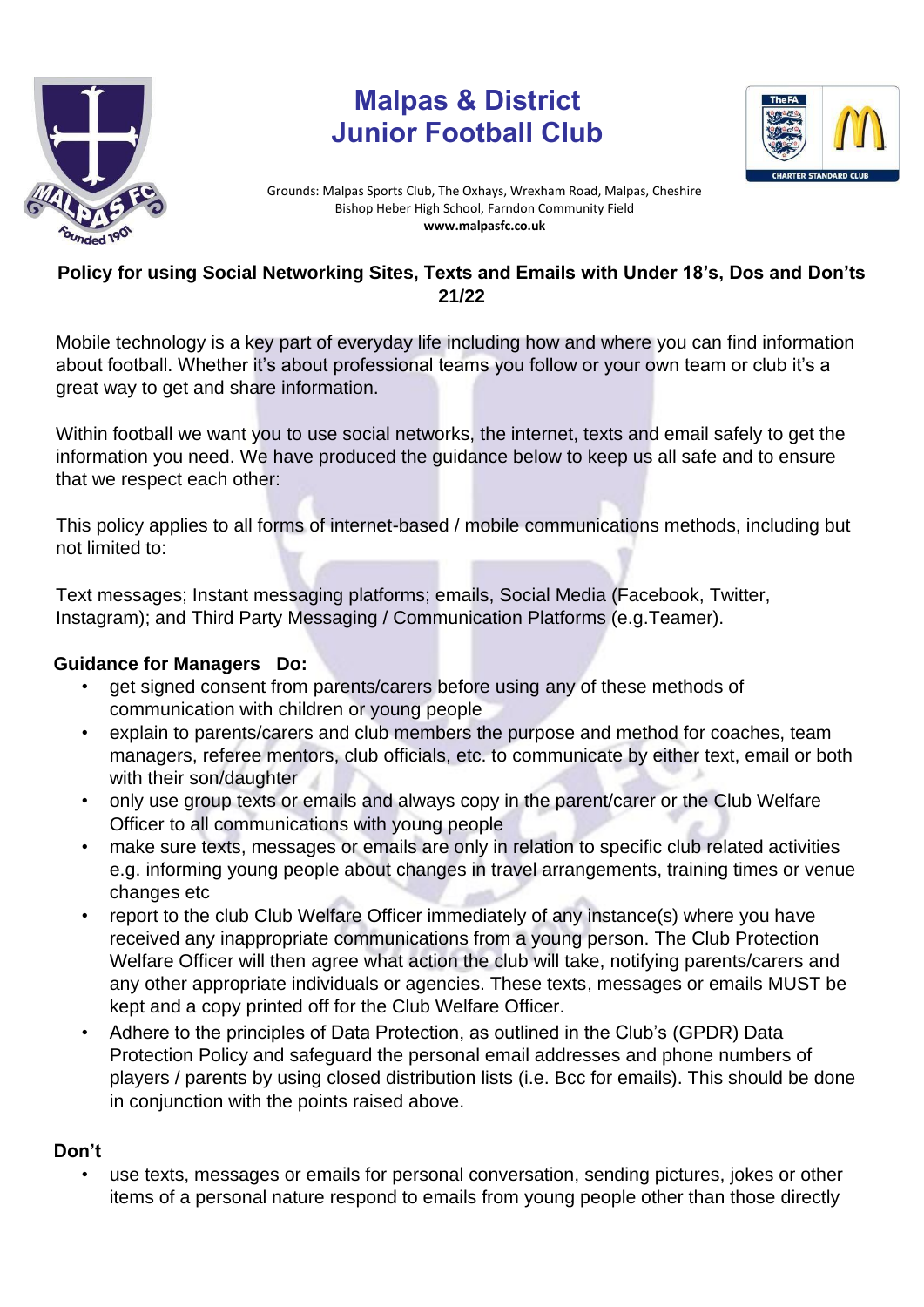related to club matters. Advise your Club Welfare Officer of any non-club related emails you receive

- use language that is directly (or could be misinterpreted as being) racist, sexist, derogatory, threatening, abusive or sexualised in tone
- send a text, message or email without copying the Club Welfare Officer in
- accept invitations to be friends with under 18's within the club on social networking sites
- use tagging / links or other app / website functions to connect with players or anyone under the age of 18; or with private individual accounts for adults without their permission
- use personal Coaches' accounts to link, promote or tag to official club platforms
- encourage comments on posts, and if possible, disable this function.

## **Guidance for Under 18s**

- Tell an adult you trust about any communications that make you feel uncomfortable or that asks you not to tell your parent/carer
- Know who from your club should be contacting you and how they should be contacting you
- You can talk to your club's welfare officer if you are unhappy about anything sent to you or said about you over the internet, social networking sites, texts, messages or via email
- Don't post, host, text or email things that are hurtful, insulting, offensive, abusive, threatening, or racist as this would go against football rules and could also be against the law
- Don't give out personal details including mobile numbers, email addresses or social networking account access to people you don't know well offline
- Facebook has different 'set up' guidelines for U18s to help to keep you safe use them
- Even if you get on with your coach, manager, club officials, adult referees or mentors, don't invite them to become your friends online, they have been asked not to accept such invitations
- Tell an adult you trust if an adult involved at your club or within refereeing asks you to become their friend online and inform your Club Welfare officer
- If you receive an image or message which you find offensive, threatening or upsetting tell an adult you trust. Make sure you copy and save the image/message elsewhere or print it off before you remove and destroy it because this may be needed as evidence
- You can also report concerns directly to the police by clicking on by using the link [www.clickCEOP.net](http://www.clickceop.net/)
- If you want to know more about how to keep safe online follow the links www.thinkuknow.co.uk www.clickcleverclicksafe.direct.gov.uk

### **Guidance for parents/carers**

Whilst the internet brings many benefits and opportunities it also opens up some new risks and challenges. That's why The FA has teamed up with the Child Exploitation and Online Protection (CEOP) Centre to promote online safety and vigilance.

We would ask that you as a parent/carer to be aware of the following best practice promoted within football:

- Ensure you are aware of how coaches, managers and other members of the club or league should communicate with your son/daughter
- Show an interest in the communications between the club, you and your son or daughter. Open communication about club and league activities/issues often mean concerns are picked up early and issues can be resolved easily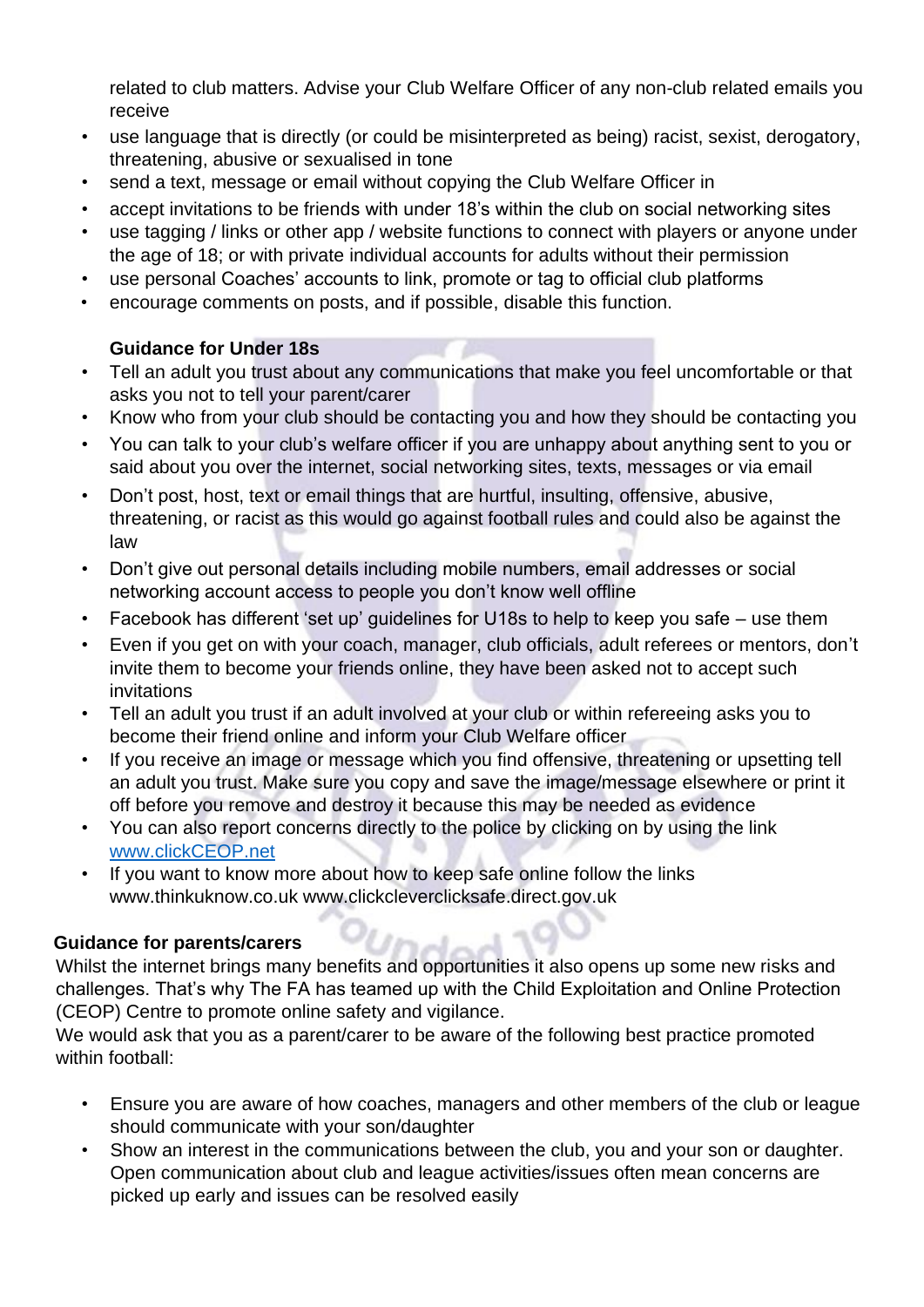- Familiarise yourself with The FAs guidance for clubs in relation to websites, text messaging and social networking sites
- Familiarise yourself with the social networking sites your child is using. Did you know children U13 are not supposed to use Facebook? 13-17 year olds are given different 'set up' security features within Facebook so please ensure that they are set up correctly using their real DOB and haven't bypassed this
- If you are not getting copied into club/team text messages or emails raise this with the club and ask that you are added into these communications immediately
- Whilst the Club instructs its officials to communicate via closed lists, if you believe that your email address / contact information has been used by a third party without your permission then please report this to the Club Welfare Officer immediately.
- Know who your Club Welfare Officer is and how to contact them if you have any concerns about the content of club/league web pages or in relation to the welfare of your son/daughter
- Ensure you tell your child to tell someone they trust about communications that make them feel uncomfortable or where they've been asked not to tell their parent/carer about the communication
- Remember as a member of a club you are responsible for and need to abide by club protocol/policy and FA Rules and Regulations regarding comments that you place online about the league, club, players, managers and/or match officials
- Look at the guidance offered by the Child Exploitation Online Protection (CEOP) centre; they provide guidance for parents/ carers, children and young people. They also provide the most up to date guidance for online environments
- The FA Respect Codes of Conduct give guidance on appropriate behaviour which can be related equally to match day, training and online environments www.thefa.com/Leagues/Respect/CodesofConduct
- Follow the guidance given by the Government's 'Click Clever Click Safe' campaign; **ZIP IT - BLOCK IT - FLAG IT**. This simple 3 point guidance provides an everyday reminder of good behaviour that will help keep young people safe online

If your son or daughter receives images or messages which are offensive, threatening, or unsuitable please copy and save then elsewhere or print them off before removing or destroying them. They may be needed as evidence by the Club Welfare Officer or other agencies involved in the protection of children online

If you have serious online concerns for the welfare of your son or daughter report it directly to CEOP and speak to the club Club Welfare Officer as soon as possible.

Look at the guidance offered by CEOP. They provide guidance for parents/carers, children and young people on how to stay safe online. This can be found via www.thinkuknow.co.uk/parents and [www.ceop.net](http://www.ceop.net/) 

Signed …………Andrew Harradine………………….. Chairman ……………… Hannah Adamson.………… Club Welfare Officer

Agreed Date: 1st September 2021 revised 11 March 2022 Review Date: 31st August 2022